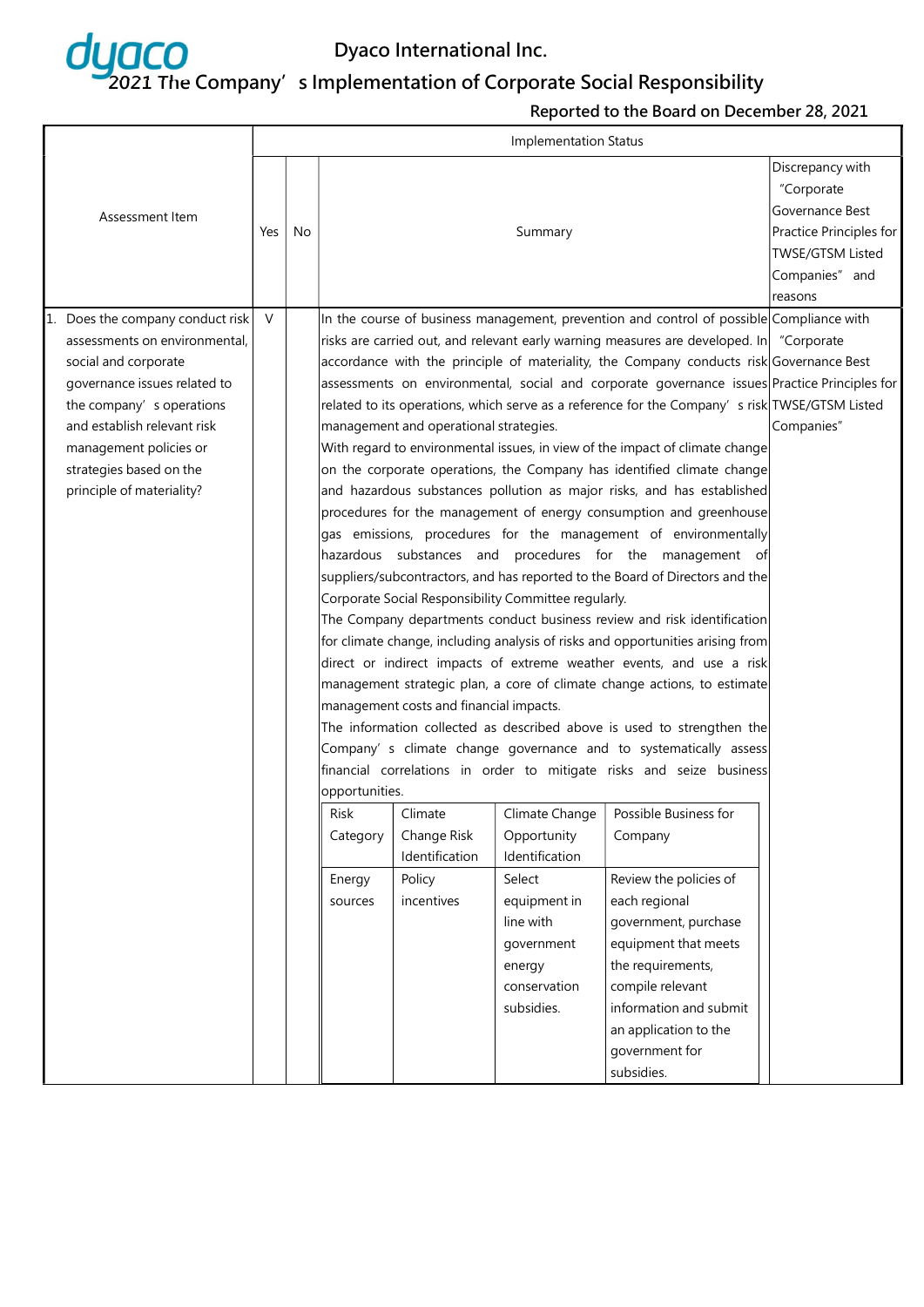

|                 | <b>Implementation Status</b> |    |          |                                    |                                                                |                                                                            |                         |  |  |  |
|-----------------|------------------------------|----|----------|------------------------------------|----------------------------------------------------------------|----------------------------------------------------------------------------|-------------------------|--|--|--|
|                 |                              |    |          |                                    |                                                                |                                                                            | Discrepancy with        |  |  |  |
|                 |                              |    |          |                                    |                                                                |                                                                            | "Corporate              |  |  |  |
| Assessment Item |                              |    |          | Governance Best                    |                                                                |                                                                            |                         |  |  |  |
|                 | Yes                          | No |          |                                    | Summary                                                        |                                                                            | Practice Principles for |  |  |  |
|                 |                              |    |          |                                    |                                                                |                                                                            | <b>TWSE/GTSM Listed</b> |  |  |  |
|                 |                              |    |          |                                    |                                                                |                                                                            | Companies" and          |  |  |  |
|                 |                              |    |          |                                    |                                                                |                                                                            | reasons                 |  |  |  |
|                 |                              |    | Products | Low-carbo                          | Support                                                        | Examine the feasibility of                                                 |                         |  |  |  |
|                 |                              |    | and      | n products                         | low-carbon and                                                 | using low-carbon and                                                       |                         |  |  |  |
|                 |                              |    | services | or services                        | environmentally                                                | eco-friendly materials for                                                 |                         |  |  |  |
|                 |                              |    |          |                                    | friendly products                                              | each product and                                                           |                         |  |  |  |
|                 |                              |    |          |                                    | by using                                                       | develop potential                                                          |                         |  |  |  |
|                 |                              |    |          |                                    | eco-friendly and                                               | customers who choose                                                       |                         |  |  |  |
|                 |                              |    |          |                                    | low-carbon                                                     | eco-friendly and                                                           |                         |  |  |  |
|                 |                              |    |          |                                    | materials for our                                              | low-carbon materials.                                                      |                         |  |  |  |
|                 |                              |    |          |                                    | products.                                                      |                                                                            |                         |  |  |  |
|                 |                              |    |          |                                    |                                                                | In addition, reducing energy consumption and efficient and rational use of |                         |  |  |  |
|                 |                              |    |          |                                    |                                                                | resources can also minimize the use of harmful substances and mitigate the |                         |  |  |  |
|                 |                              |    |          | impact of environmental pollution. |                                                                |                                                                            |                         |  |  |  |
|                 |                              |    |          |                                    |                                                                | In terms of social issues, a safe and healthy working environment for our  |                         |  |  |  |
|                 |                              |    |          |                                    |                                                                | employees is the Company's top priority. To ensure the physical and mental |                         |  |  |  |
|                 |                              |    |          |                                    |                                                                | health of our employees and to enhance the safety of the workplace         |                         |  |  |  |
|                 |                              |    |          |                                    |                                                                | environment, we have a "Social Responsibility Management Manual" in        |                         |  |  |  |
|                 |                              |    |          |                                    |                                                                | place to regulate and promote workplace safety and the importance of       |                         |  |  |  |
|                 |                              |    |          |                                    |                                                                | physical and mental health of our employees through employee health        |                         |  |  |  |
|                 |                              |    |          |                                    | checks, fire drills and education and training courses.        |                                                                            |                         |  |  |  |
|                 |                              |    |          |                                    |                                                                | With respect to corporate governance issues, the Company avoids violating  |                         |  |  |  |
|                 |                              |    |          |                                    |                                                                | the laws and regulations of the competent authorities to jeopardize the    |                         |  |  |  |
|                 |                              |    |          |                                    |                                                                | Company' s reputation by setting up the Audit Committee, the               |                         |  |  |  |
|                 |                              |    |          |                                    |                                                                | Compensation Committee, and the Corporate Social Responsibility            |                         |  |  |  |
|                 |                              |    |          |                                    |                                                                | Committee, and establishing the position of Corporate Governance Officer   |                         |  |  |  |
|                 |                              |    |          |                                    |                                                                | to jointly supervise the Company's compliance with the relevant laws and   |                         |  |  |  |
|                 |                              |    |          |                                    | regulations and implement corporate governance.                |                                                                            |                         |  |  |  |
|                 |                              |    |          |                                    |                                                                | The Company' s senior management regularly assesses and reviews the        |                         |  |  |  |
|                 |                              |    |          |                                    |                                                                | environmental, social and corporate governance issues related to the above |                         |  |  |  |
|                 |                              |    |          |                                    |                                                                | operations to the Audit Committee, the Compensation Committee and the      |                         |  |  |  |
|                 |                              |    |          |                                    |                                                                | Corporate Social Responsibility Committee, and reports the results of the  |                         |  |  |  |
|                 |                              |    |          |                                    |                                                                | assessment to the Board of Directors on a regular basis after the head of  |                         |  |  |  |
|                 |                              |    |          |                                    | corporate governance has compiled the significant risk issues. |                                                                            |                         |  |  |  |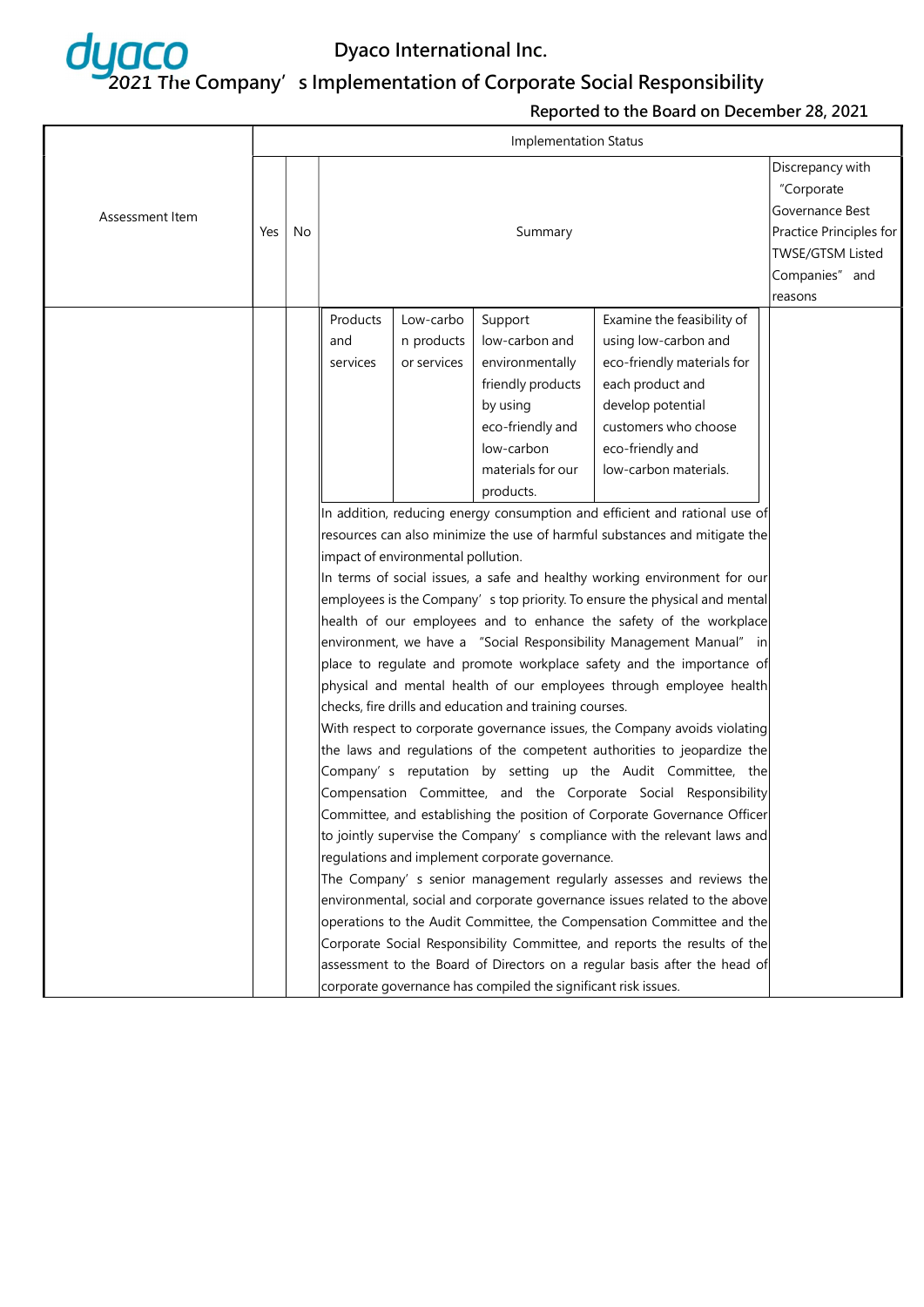

|                                                                                                                                                                             | <b>Implementation Status</b> |    |                                                                                                                                                                                                                                                                                                                                                                                                                                                                                                                                                                                                                                                                                                                                                                                                                                                                                                                                                                                                                                                                                                                                                                                                                                                                                                                                                                                                                                                                                                          |                                                                                                                                      |  |  |  |  |
|-----------------------------------------------------------------------------------------------------------------------------------------------------------------------------|------------------------------|----|----------------------------------------------------------------------------------------------------------------------------------------------------------------------------------------------------------------------------------------------------------------------------------------------------------------------------------------------------------------------------------------------------------------------------------------------------------------------------------------------------------------------------------------------------------------------------------------------------------------------------------------------------------------------------------------------------------------------------------------------------------------------------------------------------------------------------------------------------------------------------------------------------------------------------------------------------------------------------------------------------------------------------------------------------------------------------------------------------------------------------------------------------------------------------------------------------------------------------------------------------------------------------------------------------------------------------------------------------------------------------------------------------------------------------------------------------------------------------------------------------------|--------------------------------------------------------------------------------------------------------------------------------------|--|--|--|--|
| Assessment Item                                                                                                                                                             | Yes                          | No | Summary                                                                                                                                                                                                                                                                                                                                                                                                                                                                                                                                                                                                                                                                                                                                                                                                                                                                                                                                                                                                                                                                                                                                                                                                                                                                                                                                                                                                                                                                                                  | Discrepancy with<br>"Corporate<br>Governance Best<br>Practice Principles for<br><b>TWSE/GTSM Listed</b><br>Companies" and<br>reasons |  |  |  |  |
| Does the company have a<br>dedicated (or ad-hoc) CSR unit<br>with Board of Directors<br>authorization for senior<br>management, which reports to<br>the Board of Directors? | $\vee$                       |    | 1. The Company's CSR dedicated staff is the project secretary of the Compliance with<br>Corporate Social Responsibility Committee, responsible for promoting<br>various programs and establishing CSR policies to be approved by the Governance Best<br>Board of Directors.<br>2. The results of CSR promotion in 2021 were reported to the Board of TWSE/GTSM Listed<br>Directors on December 28, 2021. Please refer to the following "Other Companies"<br>important information to help understand the operation of CSR" for the<br>implementation results.<br>3. The Company' s CSR Committee project secretary participates in<br>external CSR-related workshops to understand how to implement the<br>United Nations' Global Sustainable Development Goals (SDGs) into<br>CSR, and actively engages in external CSR evaluations to improve itself<br>and enhance its social responsibility.<br>$ 4$ . The social responsibility education and training courses in 2021 were as<br>follows:<br>A. Corporate Sustainability Manager course by Taiwan Institute for<br>Sustainable Energy (TAISE).<br>B. 2021 Corporate Sustainability Manager course - Carbon Emissions,<br>Corporate Governance.<br>C. Enhance Corporate Strategy and Respond to Sustainable Financial<br>Trends by Implementation of ESG.<br>D. Social Responsibility, Anti-terrorism, Anti-bribery, Information.<br>Corporate Sustainability Manager.<br>Е.<br>F. ISO 14067:2018 - Management and Calculation of Carbon Footprint. | "Corporate<br>Practice Principles for                                                                                                |  |  |  |  |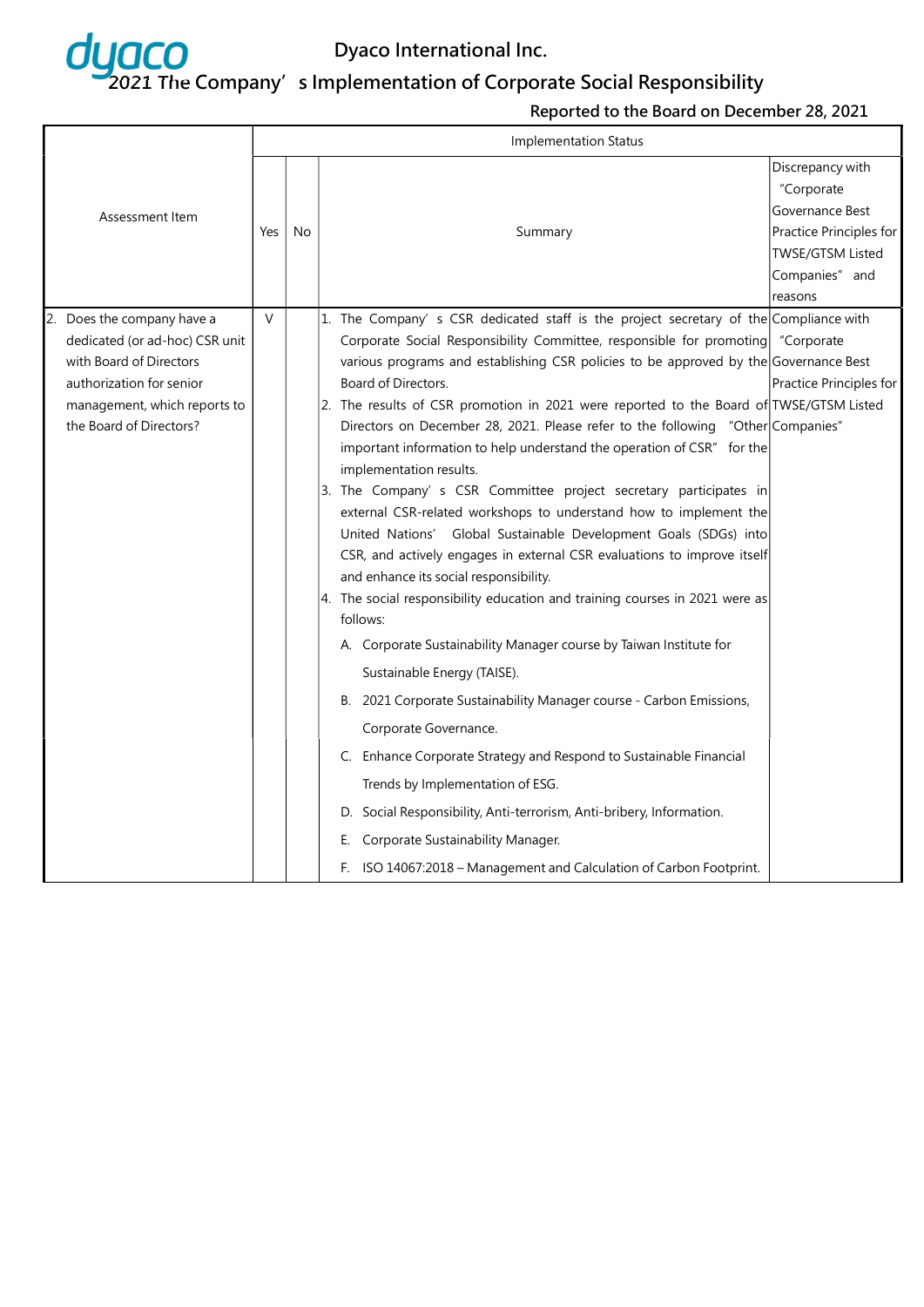

|                 |                                                                                                                                                                           |        |    |                                                                                                                                                                                                                                                                                                                                                                                                                                                                                      | <b>Implementation Status</b>                                                                                                                                                                                                                                                                                                                                                                                                                                                                                                                                                                                                                                                                            |                                                                                                                               |
|-----------------|---------------------------------------------------------------------------------------------------------------------------------------------------------------------------|--------|----|--------------------------------------------------------------------------------------------------------------------------------------------------------------------------------------------------------------------------------------------------------------------------------------------------------------------------------------------------------------------------------------------------------------------------------------------------------------------------------------|---------------------------------------------------------------------------------------------------------------------------------------------------------------------------------------------------------------------------------------------------------------------------------------------------------------------------------------------------------------------------------------------------------------------------------------------------------------------------------------------------------------------------------------------------------------------------------------------------------------------------------------------------------------------------------------------------------|-------------------------------------------------------------------------------------------------------------------------------|
| Assessment Item |                                                                                                                                                                           | Yes    | No |                                                                                                                                                                                                                                                                                                                                                                                                                                                                                      | Summary                                                                                                                                                                                                                                                                                                                                                                                                                                                                                                                                                                                                                                                                                                 | Discrepancy with<br>"Corporate<br>Governance Best<br>Practice Principles for<br>TWSE/GTSM Listed<br>Companies" and<br>reasons |
|                 | 3. Environmental Issue<br>A. Does the company set an<br>environmental management<br>system designed to industry<br>characteristics?                                       | $\vee$ |    | Environmental Issue<br>Recycling and waste<br>management<br>Pollution prevention and<br>resource conservation<br>Hazardous substance<br>management<br>Water resource<br>management<br>Energy consumption and<br>greenhouse gas emissions<br>Environmental management                                                                                                                                                                                                                 | The Company has established procedures to respond to environmental Compliance with<br>management issues related to the Company' s business, with the primary<br>objective of reducing and preventing environmental impacts. The Company Governance Best<br>has established the following environmental management measures:<br>Coping Measure<br>Waste and recyclable materials<br>management procedure<br>Environmental operation management<br>procedure<br>Environmentally hazardous substances<br>management procedure<br>Wastewater and site boundary noise<br>management procedure<br>Energy consumption and greenhouse gas<br>emission management procedure<br>ISO14001 Environmental management | "Corporate<br>Practice Principles for<br><b>TWSE/GTSM Listed</b><br>Companies"                                                |
|                 | B. Is the company committed<br>to improving resource<br>efficiency and using<br>renewable materials with<br>low environmental impact?                                     | $\vee$ |    | The Company is committed to environmental and corporate sustainable Compliance with<br>development, and actively promotes energy saving and carbon reduction, "Corporate<br>including constantly saving energy and water, upgrading paperless Governance Best<br>operations, and using environmentally friendly materials for public affairs Practice Principles for<br>products to reduce the environmental burden and cut down unnecessary TWSE/GTSM Listed<br>waste of resources. | Companies"                                                                                                                                                                                                                                                                                                                                                                                                                                                                                                                                                                                                                                                                                              |                                                                                                                               |
|                 | C. Does the company evaluate<br>current and future potential<br>risks and opportunities from<br>climate change and take<br>measures related to climate<br>related issues? | $\vee$ |    | Emission Management Procedures."                                                                                                                                                                                                                                                                                                                                                                                                                                                     | To effectively manage and control greenhouse gas emissions, to reduce Compliance with<br>energy consumption and to use resources efficiently and rationally, the<br>Company has established the "Energy Consumption and Greenhouse Gas Governance Best                                                                                                                                                                                                                                                                                                                                                                                                                                                  | "Corporate<br>Practice Principles for<br>TWSE/GTSM Listed<br>Companies"                                                       |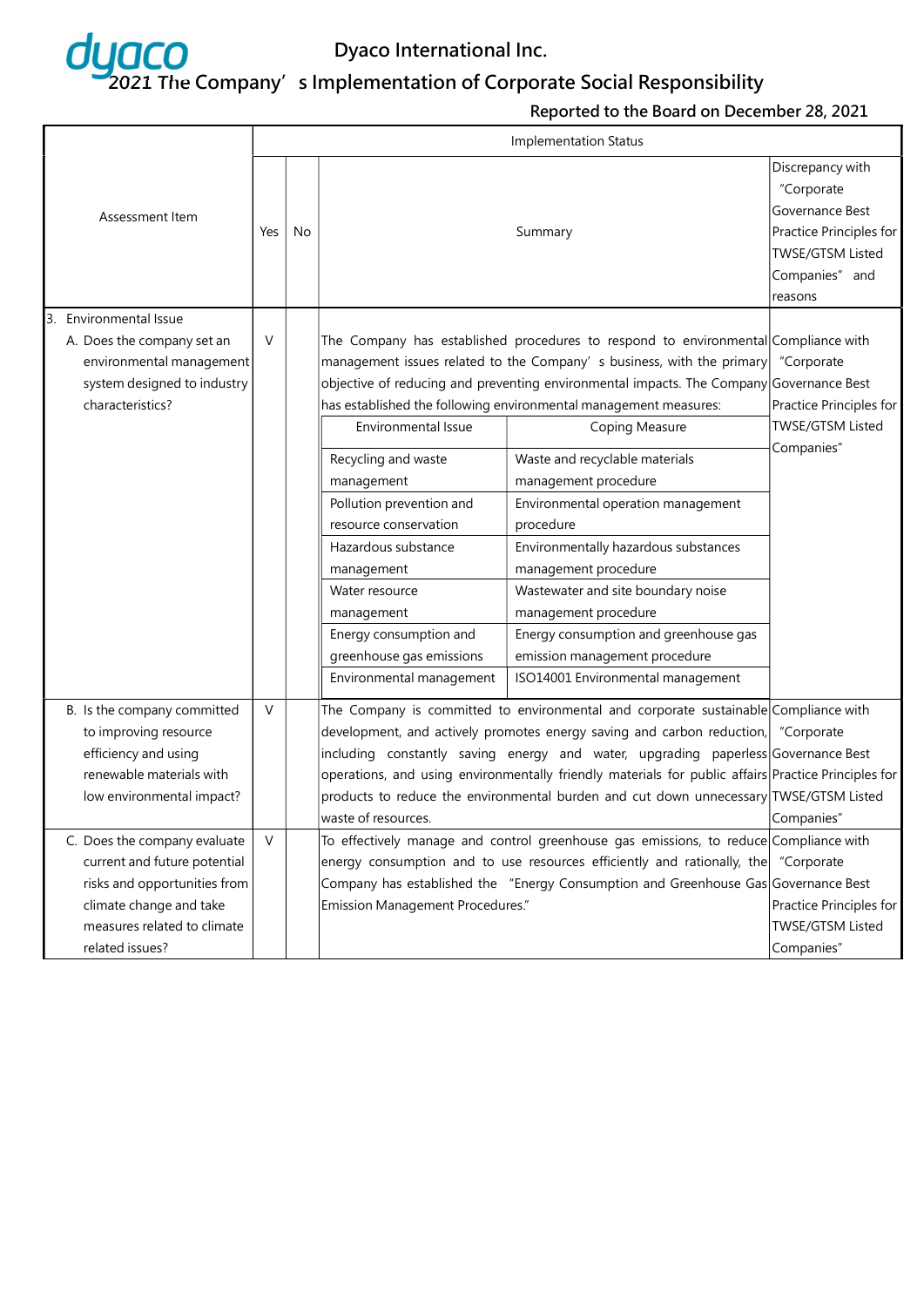

|                              |        |           |                             |                                                                                       |                                                                     |                                                                                          | Discrepancy with        |  |  |
|------------------------------|--------|-----------|-----------------------------|---------------------------------------------------------------------------------------|---------------------------------------------------------------------|------------------------------------------------------------------------------------------|-------------------------|--|--|
|                              |        |           |                             |                                                                                       |                                                                     |                                                                                          | "Corporate              |  |  |
| Assessment Item              |        |           |                             |                                                                                       |                                                                     |                                                                                          | Governance Best         |  |  |
|                              | Yes    | <b>No</b> |                             |                                                                                       | Summary                                                             |                                                                                          | Practice Principles for |  |  |
|                              |        |           |                             |                                                                                       |                                                                     |                                                                                          | TWSE/GTSM Listed        |  |  |
|                              |        |           |                             |                                                                                       |                                                                     |                                                                                          | Companies" and          |  |  |
|                              |        |           |                             |                                                                                       |                                                                     |                                                                                          | reasons                 |  |  |
| D. Does the company collect  | $\vee$ |           |                             | 1. The Company is devoted to promoting energy conservation and carbon Compliance with |                                                                     |                                                                                          |                         |  |  |
| data for greenhouse gas      |        |           |                             |                                                                                       |                                                                     | reduction in the long term by generating electricity through solar power                 | "Corporate              |  |  |
| emissions, water usage and   |        |           |                             |                                                                                       |                                                                     | systems to reduce carbon dioxide ( $CO2$ ) emissions, with the following Governance Best |                         |  |  |
| total weight of waste in the |        |           | emission reduction targets: | Practice Principles for                                                               |                                                                     |                                                                                          |                         |  |  |
| past two years, and set      |        |           | Range                       | Period                                                                                |                                                                     | Reduction of CO <sub>2</sub> emissions                                                   | TWSE/GTSM Listed        |  |  |
| policies for energy saving   |        |           | Short range                 | 2020-2026                                                                             |                                                                     | Average annual decrease of 800,000kg                                                     | Companies"              |  |  |
| and carbon reduction, water  |        |           | Medium range                | 2027-2031                                                                             |                                                                     | Average annual decrease of 900,000kg                                                     |                         |  |  |
| usage reduction or other     |        |           | Long range                  | 2031-                                                                                 |                                                                     | Average annual decrease of 950,000kg                                                     |                         |  |  |
| waste management?            |        |           |                             |                                                                                       |                                                                     | 2. The Company reduced its carbon dioxide emissions due to solar power                   |                         |  |  |
|                              |        |           |                             |                                                                                       |                                                                     | generation by a total of 5,932,825kg from 2015 to 2021, with an average                  |                         |  |  |
|                              |        |           |                             |                                                                                       | annual decrease of 988,804kg, reaching its long-range target.       |                                                                                          |                         |  |  |
|                              |        |           |                             |                                                                                       | 3. Carbon dioxide emissions for the past two years were as follows. |                                                                                          |                         |  |  |
|                              |        |           |                             | Item                                                                                  | 2020                                                                | 2021                                                                                     |                         |  |  |
|                              |        |           |                             | Emission                                                                              | 2,824,925 KG                                                        | 1,833,537 KG                                                                             |                         |  |  |
|                              |        |           |                             | Decrease (Solar Power)                                                                | 973,534 KG                                                          | 988,804 KG                                                                               |                         |  |  |
|                              |        |           | <b>Total Emissions</b>      |                                                                                       | 1,851,391 KG                                                        | 947,950 KG                                                                               |                         |  |  |
|                              |        |           |                             |                                                                                       |                                                                     | The decrease in total emissions was due to lower capacity utilization in                 |                         |  |  |
|                              |        |           | 2021 compared to 2020.      |                                                                                       |                                                                     |                                                                                          |                         |  |  |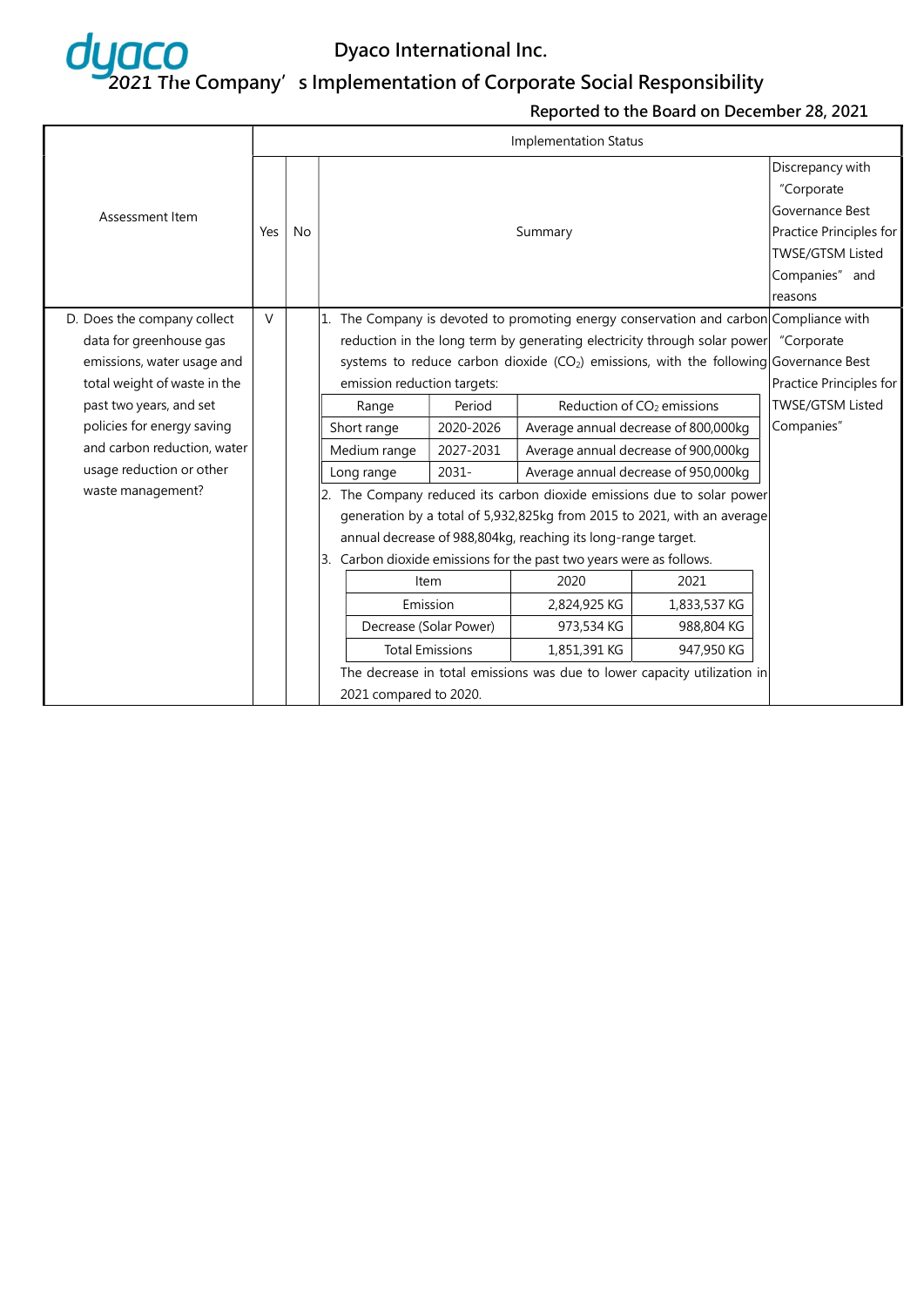

|  |                                                                                                                           |     |    |                                                                                                                                                                                                                                                      | <b>Implementation Status</b>                                                                                                                                                                                                                                      |                        |                                                                  |
|--|---------------------------------------------------------------------------------------------------------------------------|-----|----|------------------------------------------------------------------------------------------------------------------------------------------------------------------------------------------------------------------------------------------------------|-------------------------------------------------------------------------------------------------------------------------------------------------------------------------------------------------------------------------------------------------------------------|------------------------|------------------------------------------------------------------|
|  | Assessment Item                                                                                                           | Yes | No |                                                                                                                                                                                                                                                      | Discrepancy with<br>"Corporate<br>Governance Best<br>Practice Principles for<br>TWSE/GTSM Listed<br>Companies" and<br>reasons                                                                                                                                     |                        |                                                                  |
|  | 4. Social Issue<br>A. Does the company set<br>management policies and<br>procedures in compliance<br>with regulations and | V   |    | The Company has been paying attention to human rights issues and Compliance with<br>enhancing workplace safety over the years, and has made the following<br>specific management plans with reference to International Bill of Human Governance Best | "Corporate                                                                                                                                                                                                                                                        |                        |                                                                  |
|  | International Bill of Human<br>Rights?                                                                                    |     |    | Matter of<br>Concern                                                                                                                                                                                                                                 | The Company's Specific<br>Management Plan                                                                                                                                                                                                                         | 2021 Number of<br>Case | Practice Principles for<br><b>TWSE/GTSM Listed</b><br>Companies" |
|  |                                                                                                                           |     |    | Humane<br>treatment                                                                                                                                                                                                                                  | Humane treatment management<br>procedures are in place to ensure<br>that staff are not subjected to cruel<br>and inhumane treatment.                                                                                                                              | 0                      |                                                                  |
|  |                                                                                                                           |     |    | Eliminating<br>unlawful<br>discrimination<br>to ensure equal<br>opportunities<br>in employment                                                                                                                                                       | Discrimination prohibition<br>management procedures are in<br>place to provide fair and<br>reasonable work opportunities<br>and humane treatment so that the<br>Company does not discriminate in<br>hiring, compensation, training,<br>promotion, or termination. | 0                      |                                                                  |
|  |                                                                                                                           |     |    | Prohibition of<br>child labor                                                                                                                                                                                                                        | Strictly enforce the requirements<br>of social responsibility<br>management regulations and<br>Labor Standards Act, prohibit the<br>use of child labor and establish<br>procedures for child and youth<br>labor management.                                       | $\mathbf 0$            |                                                                  |
|  |                                                                                                                           |     |    | Freedom of<br>association,<br>collective<br>bargaining,<br>trade union<br>membership<br>and religion                                                                                                                                                 | The Company protects and<br>respects employees' freedom of<br>association, union membership,<br>religion and participation in<br>collective bargaining, and has<br>management procedures therefor.<br>Rights and workplace safety-related laws and regulations:   | 0                      |                                                                  |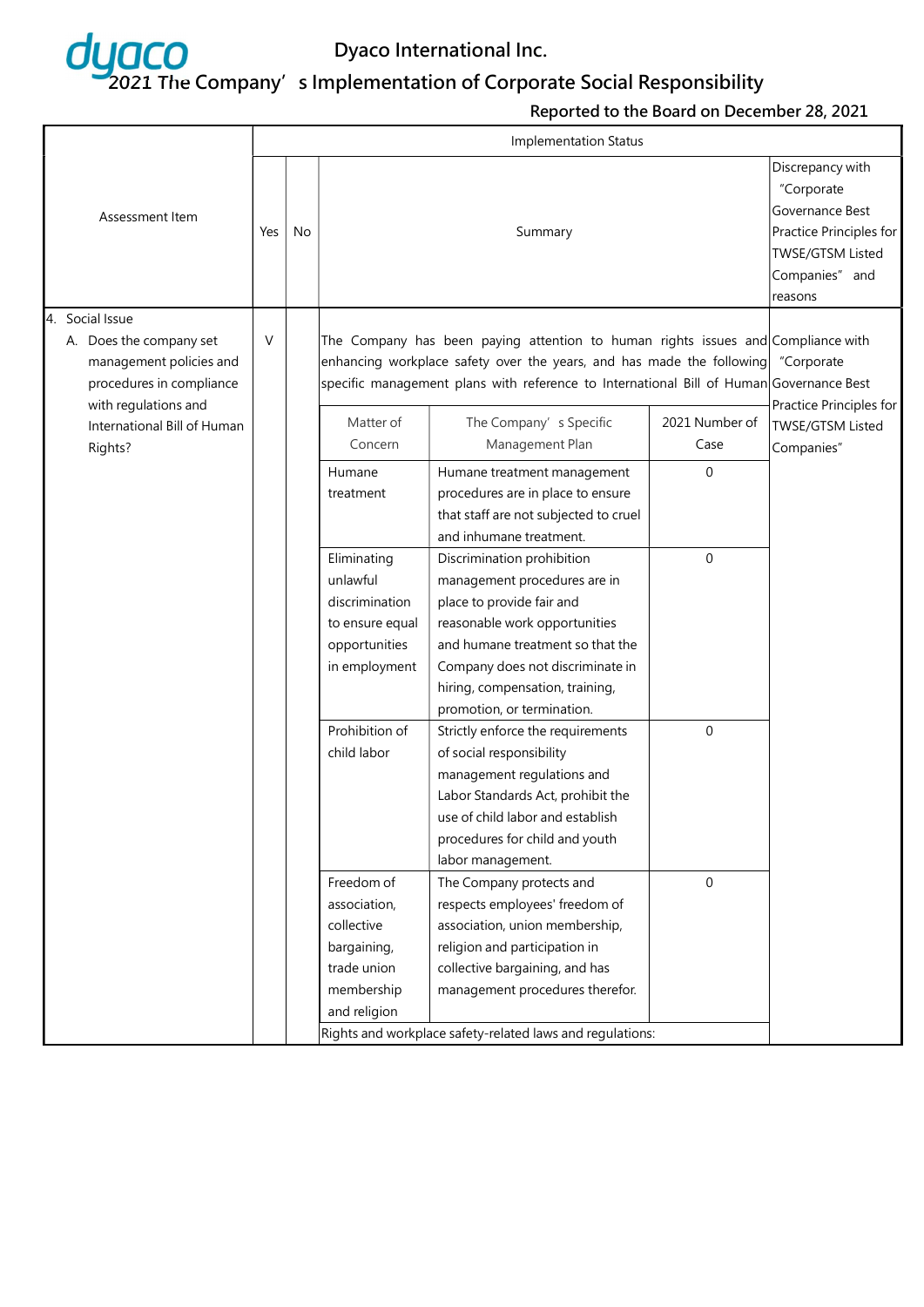

| Assessment Item                                                                                                                                                                                                                                                            | Yes | No | Summary                                                                                                                                                                                                                                                                                                                                                                                                                                                                                                                                                                                                                                                                                                                                                                                                                                                                                                                                                                  | Discrepancy with<br>"Corporate<br>Governance Best<br>Practice Principles for<br><b>TWSE/GTSM Listed</b><br>Companies" and<br>reasons |
|----------------------------------------------------------------------------------------------------------------------------------------------------------------------------------------------------------------------------------------------------------------------------|-----|----|--------------------------------------------------------------------------------------------------------------------------------------------------------------------------------------------------------------------------------------------------------------------------------------------------------------------------------------------------------------------------------------------------------------------------------------------------------------------------------------------------------------------------------------------------------------------------------------------------------------------------------------------------------------------------------------------------------------------------------------------------------------------------------------------------------------------------------------------------------------------------------------------------------------------------------------------------------------------------|--------------------------------------------------------------------------------------------------------------------------------------|
| B. Has the company<br>established and<br>implemented reasonable<br>employee welfare measures<br>(including salary and<br>compensation, leave and<br>other benefits), and linked<br>operational performance or<br>achievements with<br>employee salary and<br>compensation? | V   |    | The Company states its employees' obligations through internal meetings Compliance with<br>and advocacy letters on a regular or occasional basis that they shall comply "Corporate<br>with the Company's rules and regulations, and keeps records of such Governance Best<br>advocacy activities. In addition, the Company has established the Practice Principles for<br>"Personnel Regulations"<br>and<br>"Annual Mid-term and End-of-Term TWSE/GTSM Listed<br>Employee Performance Appraisal Procedures," which shall be followed to Companies"<br>handle all reward and punishment cases in a fair and equitable manner, and<br>are included in the annual performance appraisal indicators, so that<br>employees would understand the Company' s determination to follow<br>through on each reward and punishment case.                                                                                                                                             |                                                                                                                                      |
| 5. Does the company provide<br>employees with safe and<br>healthy working environment<br>and hold regular safety and<br>health training?                                                                                                                                   | V   |    | 1. The Company complies with the regulations related to occupational Compliance with<br>safety and has a "Social Responsibility Management Manual" to<br>regulate the safety and health of its employees in the workplace.<br>2. The Company provides employees with annual health checks and TWSE/GTSM Listed<br>follow-up of abnormal test results, with a coverage rate of over 95% per Companies"<br>year and annual health checks were already conducted in November<br>2021.<br>3. 8-10 health programs and lectures in 2021 and weekly promotional<br>e-mails on health and safety.<br>4. Half-yearly fire training in 2021 was held in compliance with Article 13 of<br>the "Fire Services Act" and Article 15 of the "Enforcement Rules of Fire<br>Services Act" to raise the awareness of personnel and to prevent<br>disasters.<br>5. 662 hours of external training and 1,893.5 hours of internal training on<br>workplace safety-related education in 2021. | "Corporate<br>Governance Best<br>Practice Principles for                                                                             |
| 6. Whether the company has<br>established effective career<br>development plans for<br>employees?                                                                                                                                                                          | V   |    | 1. The Company values the long-term career development of its employees, Compliance with<br>and every year, in addition to the education and training courses required<br>by law, encourages employees to participate in internal and external Governance Best<br>training to enhance their practical skills.<br>2. Total training hours in 2021 were 5,280.5 hours for internal training TWSE/GTSM Listed<br>courses and 1,005 hours for external training courses.<br>3. In addition, employees are encouraged to enroll in professional courses<br>in colleges and universities after work to improve themselves and provide<br>them with different perspectives on decision-making in the workplace.<br>Thus, there is an in-service training grant program, but no employee<br>applied for it in 2021.                                                                                                                                                              | "Corporate<br>Practice Principles for<br>Companies"                                                                                  |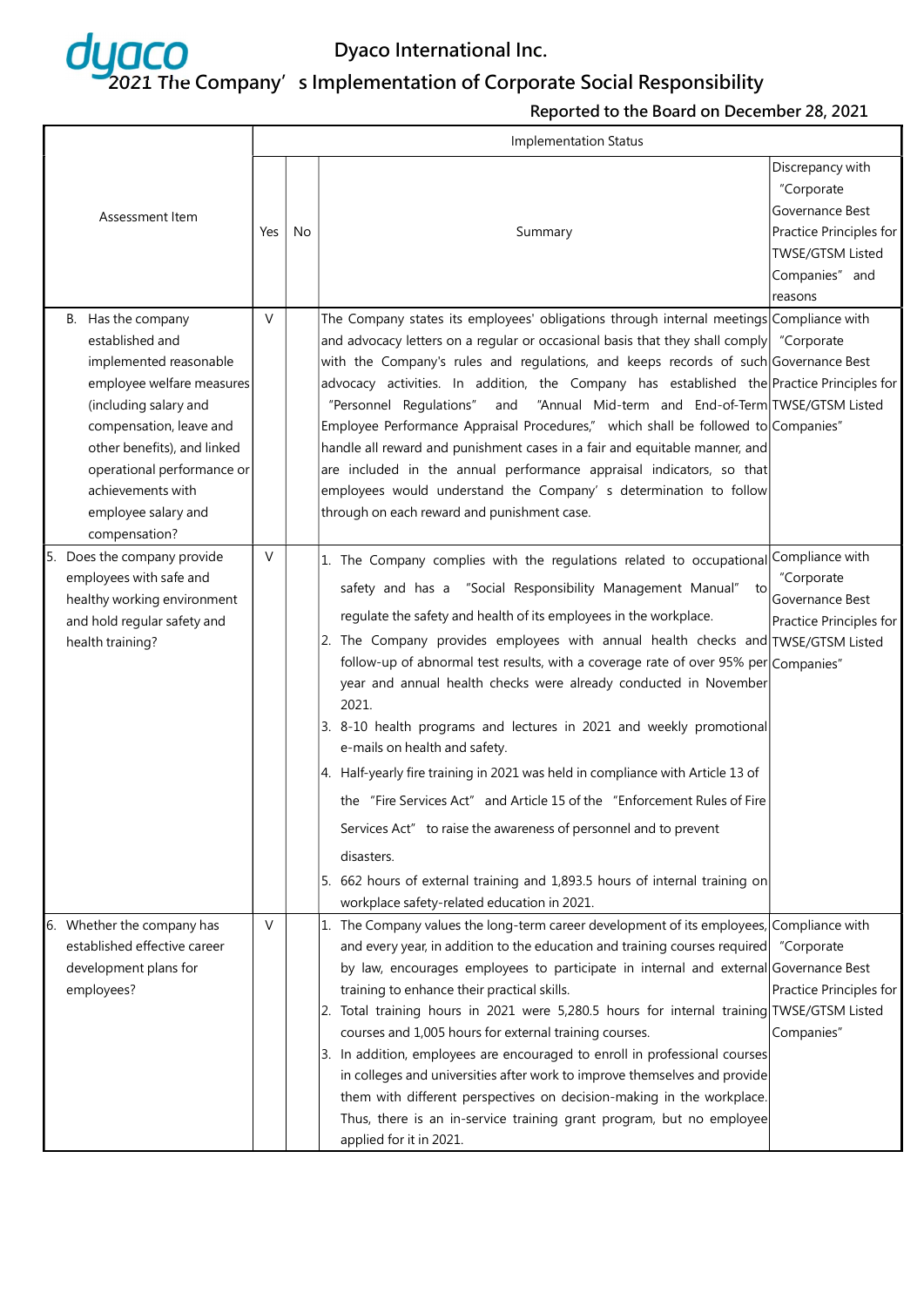

| Assessment Item<br>7. Does the company comply with                                                                                                                                                                                               | Yes<br>$\vee$ | No | Summary<br>1. Customer health and safety                                                                                                                                                                                                                                                                                                                                                                                                                                                                                                                                                                                                                                                                                                                                                                                                                                                                                                                                                                                                                                                                                                                                                                                                                                                                                                                                                                                                                                                                                                                                                                                                                                                                                                                                                                                                                                                                                                                                                                                     | Discrepancy with<br>"Corporate<br>Governance Best<br>Practice Principles for<br>TWSE/GTSM Listed<br>Companies" and<br>reasons<br>Compliance with |
|--------------------------------------------------------------------------------------------------------------------------------------------------------------------------------------------------------------------------------------------------|---------------|----|------------------------------------------------------------------------------------------------------------------------------------------------------------------------------------------------------------------------------------------------------------------------------------------------------------------------------------------------------------------------------------------------------------------------------------------------------------------------------------------------------------------------------------------------------------------------------------------------------------------------------------------------------------------------------------------------------------------------------------------------------------------------------------------------------------------------------------------------------------------------------------------------------------------------------------------------------------------------------------------------------------------------------------------------------------------------------------------------------------------------------------------------------------------------------------------------------------------------------------------------------------------------------------------------------------------------------------------------------------------------------------------------------------------------------------------------------------------------------------------------------------------------------------------------------------------------------------------------------------------------------------------------------------------------------------------------------------------------------------------------------------------------------------------------------------------------------------------------------------------------------------------------------------------------------------------------------------------------------------------------------------------------------|--------------------------------------------------------------------------------------------------------------------------------------------------|
| related regulations and<br>international standards with<br>regard to customer health and<br>safety, privacy, marketing,<br>labelling of service and product<br>and set consumer rights<br>protection policies and<br>consumer appeal procedures? |               |    | The Company values quality, introduces the ISO operation process, and<br>complies with the relevant governmental regulations on R&D,<br>procurement, production, operation and service process in internal<br>control to ensure the transparency and security of product labeling and<br>service information.<br>2. Customer privacy<br>According to privacy statements as set out in customer service (personal<br>information guarantee policy), customer's personal information shall only<br>be collected for the purpose of providing transaction-related operations,<br>providing other information or services to users, compiling member<br>statistics, conducting surveys or research on Internet activity, or for other<br>lawful use of information, and only internal business personnel shall have<br>the authority to inquire about and access customer personal information.<br>3. Marketing and Labelling<br>The Company actively manages products and processes systematically to<br>ensure compliance with international standards and has passed the latest<br>version of ISO9001 Quality Management System and ISO13485 Medical<br>Device Quality Management System. Furthermore, many of our products<br>conform to international safety certifications, including UL/CSA, CE, GS,<br>ROHS, WEEE, and our products and processes are continually<br>endeavoring to be internationally compliant.<br>The Company has a complaint line and e-mail address for handling<br>complaints or disputes to protect consumer rights.<br>4. Consumer protection policy and complaint procedures<br>A. The complaints are received daily and responded to within 36 hours<br>to maintain customer relationships.<br>B. The Company provides a customer service section on the Company<br>website to give customers a better understanding of the services<br>provided by the Company (www.dyaco.com.tw).<br>C. The Company sets up a complaint e-mail on Company website for<br>consumer rights (www.dyaco.com.tw). | "Corporate<br>Governance Best<br>Practice Principles for<br>TWSE/GTSM Listed<br>Companies"                                                       |
| Does the company set supplier<br>8.<br>management policy and<br>request suppliers to comply<br>with related standards on<br>environmental protection,<br>occupational safety and health<br>or labor right, and their<br>implementation?          | $\vee$        |    | 1. A "Supplier/Subcontractor Management Procedure" is in place for all<br>suppliers to sign a Supplier Responsibility Commitment prior to<br>collaboration, pledging to comply with relevant national and local labor<br>regulations and social standards.                                                                                                                                                                                                                                                                                                                                                                                                                                                                                                                                                                                                                                                                                                                                                                                                                                                                                                                                                                                                                                                                                                                                                                                                                                                                                                                                                                                                                                                                                                                                                                                                                                                                                                                                                                   | Compliance with<br>"Corporate<br>Governance Best<br>Practice Principles for<br>TWSE/GTSM Listed<br>Companies"                                    |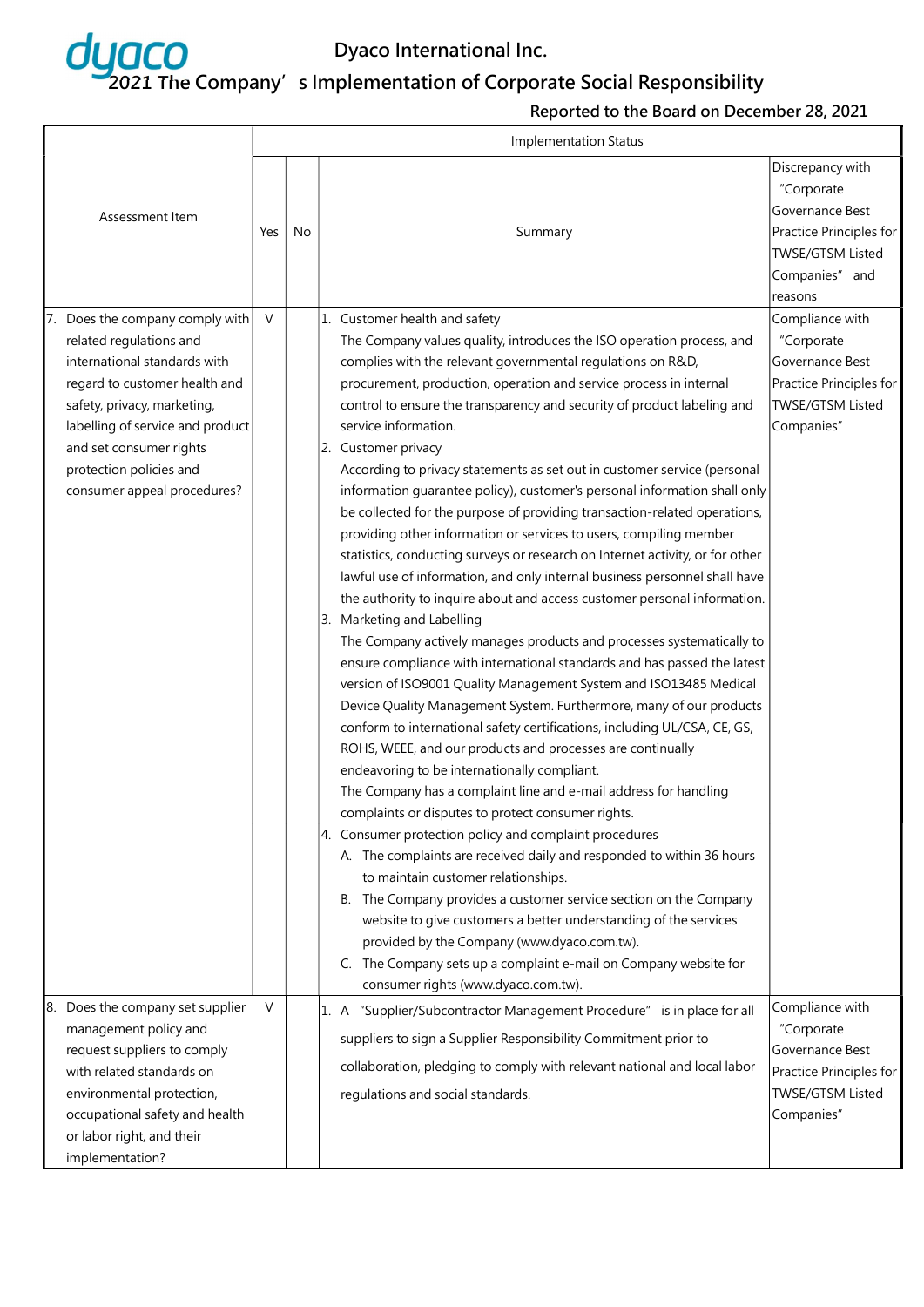

|                 | <b>Implementation Status</b> |    |                                                                                                                                                                                                                                                                                                                                                                                                                                                                                                                                                                                                                                                                                                                                                                                                                                                                                                                                                                                                                                                                                                                                                                                                                                                                                                                                                                                                                                                                                                                                                                                                                                                                                                                                                                                                                                                                                                                                                                                                                                                                                                                                                                                                           |                                                                                                                                      |  |  |  |  |
|-----------------|------------------------------|----|-----------------------------------------------------------------------------------------------------------------------------------------------------------------------------------------------------------------------------------------------------------------------------------------------------------------------------------------------------------------------------------------------------------------------------------------------------------------------------------------------------------------------------------------------------------------------------------------------------------------------------------------------------------------------------------------------------------------------------------------------------------------------------------------------------------------------------------------------------------------------------------------------------------------------------------------------------------------------------------------------------------------------------------------------------------------------------------------------------------------------------------------------------------------------------------------------------------------------------------------------------------------------------------------------------------------------------------------------------------------------------------------------------------------------------------------------------------------------------------------------------------------------------------------------------------------------------------------------------------------------------------------------------------------------------------------------------------------------------------------------------------------------------------------------------------------------------------------------------------------------------------------------------------------------------------------------------------------------------------------------------------------------------------------------------------------------------------------------------------------------------------------------------------------------------------------------------------|--------------------------------------------------------------------------------------------------------------------------------------|--|--|--|--|
| Assessment Item | Yes                          | No | Summary                                                                                                                                                                                                                                                                                                                                                                                                                                                                                                                                                                                                                                                                                                                                                                                                                                                                                                                                                                                                                                                                                                                                                                                                                                                                                                                                                                                                                                                                                                                                                                                                                                                                                                                                                                                                                                                                                                                                                                                                                                                                                                                                                                                                   | Discrepancy with<br>"Corporate<br>Governance Best<br>Practice Principles for<br><b>TWSE/GTSM Listed</b><br>Companies" and<br>reasons |  |  |  |  |
|                 |                              |    | 2. Evaluation is conducted by the Purchasing Department at least once a<br>year according to "Supplier Social Responsibility Examination Form" on<br>5 topics of labor, health and safety, environment, ethics, and<br>management, and a total of 60 assessment items, requesting suppliers to<br>collaborate, improve and pledge to comply with labor regulations and<br>social standards. Suppliers that do not meet the Company's<br>environmental, occupational safety and social responsibility management<br>requirements will have their contracts terminated or be removed from the<br>supplier list.<br>3. The Company's main export markets include the European Union (EU)<br>countries, so, in accordance with the Hazardous Substances Standard, we<br>ensure the materials comply with the EU restriction of the use of<br>substance directive, which requests suppliers to provide materials in<br>compliance with RoHS, REACH, and PAHs, as well as certified test reports<br>or self-declaration to make sure no harm to humans and reduced risk to<br>the environment.<br>4. The Company launched an investigation into conflict minerals of<br>electronic materials, ensured materials did not contain metals such as<br>tantalum, tin, tungsten and gold mined from the eastern Congo and its<br>neighboring countries, and continuously monitored supply chain<br>commitment to social and environment. Purchase Department actively<br>reviewed the website for updates and investigated suppliers every<br>quarter.<br>5. Implementation in 2021 was as follows:<br>A. As of 2021, 210 suppliers, 59.7% of raw materials suppliers (Class F),<br>signed a restriction of hazardous substances agreement with the<br>Company. None was suspended for cooperation due to<br>non-compliance with standards.<br>B. 6 suppliers had been investigated in 2021 for electronic materials that<br>did not contain conflict minerals such as tantalum, tin, tungsten and<br>gold mined from the eastern Congo and its neighboring countries.<br>251 suppliers had been investigated in 2021 for supplier<br>C.<br>environment, occupational safety and social responsibility<br>management. |                                                                                                                                      |  |  |  |  |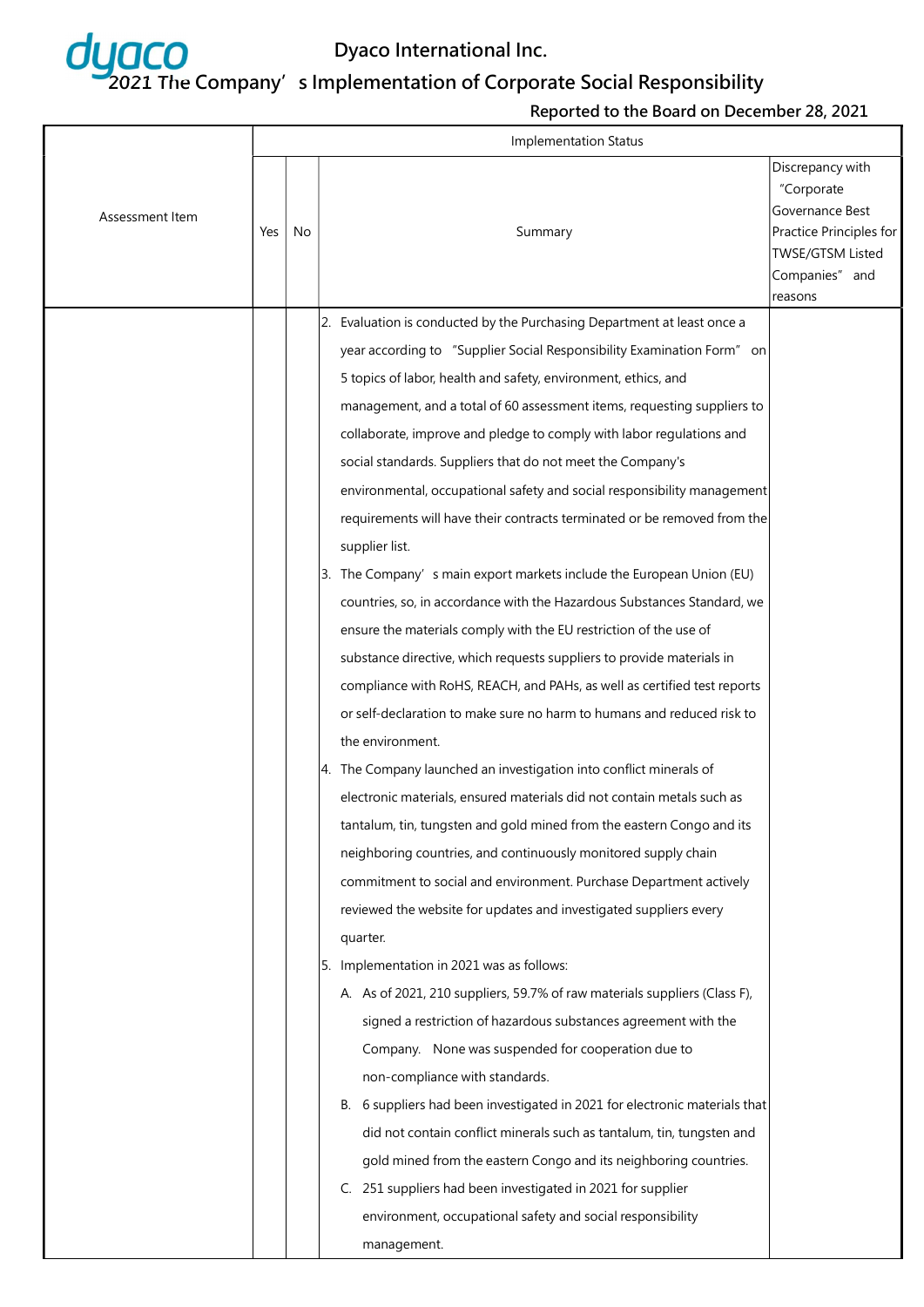

|     |                                                                                                                                         |        | <b>Implementation Status</b> |                                                                                                                                                |                         |  |  |  |
|-----|-----------------------------------------------------------------------------------------------------------------------------------------|--------|------------------------------|------------------------------------------------------------------------------------------------------------------------------------------------|-------------------------|--|--|--|
|     |                                                                                                                                         |        |                              |                                                                                                                                                | Discrepancy with        |  |  |  |
|     |                                                                                                                                         |        |                              |                                                                                                                                                | "Corporate              |  |  |  |
|     | Assessment Item                                                                                                                         |        |                              |                                                                                                                                                | Governance Best         |  |  |  |
|     |                                                                                                                                         | Yes    | <b>No</b>                    | Summary                                                                                                                                        | Practice Principles for |  |  |  |
|     |                                                                                                                                         |        |                              |                                                                                                                                                | TWSE/GTSM Listed        |  |  |  |
|     |                                                                                                                                         |        |                              |                                                                                                                                                | Companies" and          |  |  |  |
|     |                                                                                                                                         |        |                              |                                                                                                                                                | reasons                 |  |  |  |
|     | 9. Does the company refer to the                                                                                                        | $\vee$ |                              | The Company voluntarily prepared 2020 CSR reports in accordance with the Compliance with                                                       |                         |  |  |  |
|     | international reporting                                                                                                                 |        |                              | GRI Guidelines (Core Compliance) and acquired SGS AA1000 Type 1                                                                                | "Corporate              |  |  |  |
|     | standards or guidelines to                                                                                                              |        |                              | Moderate level assurance. The mentioned reports were uploaded to the Governance Best                                                           |                         |  |  |  |
|     | prepare corporate social                                                                                                                |        |                              | Market Observation Post System on August 31, 2021.                                                                                             | Practice Principles for |  |  |  |
|     | responsibility reports and other                                                                                                        |        |                              |                                                                                                                                                | <b>TWSE/GTSM Listed</b> |  |  |  |
|     | reports to disclose                                                                                                                     |        |                              |                                                                                                                                                | Companies"              |  |  |  |
|     | non-financial information?                                                                                                              |        |                              |                                                                                                                                                |                         |  |  |  |
|     | Does the said report obtain the                                                                                                         |        |                              |                                                                                                                                                |                         |  |  |  |
|     | third-party verification or                                                                                                             |        |                              |                                                                                                                                                |                         |  |  |  |
|     | statement of assurance?                                                                                                                 |        |                              |                                                                                                                                                |                         |  |  |  |
| 10. |                                                                                                                                         |        |                              | If the company has established its corporate social responsibility best practice principles according to "Corporate Social Responsibility Best |                         |  |  |  |
|     |                                                                                                                                         |        |                              | Practice Principles for TWSE/GTSM-Listed Companies," please describe the operational status and differences:                                   |                         |  |  |  |
|     | The Company has formulated the Corporate Social Responsibility Best Practice Principles to fulfill its corporate social responsibility. |        |                              |                                                                                                                                                |                         |  |  |  |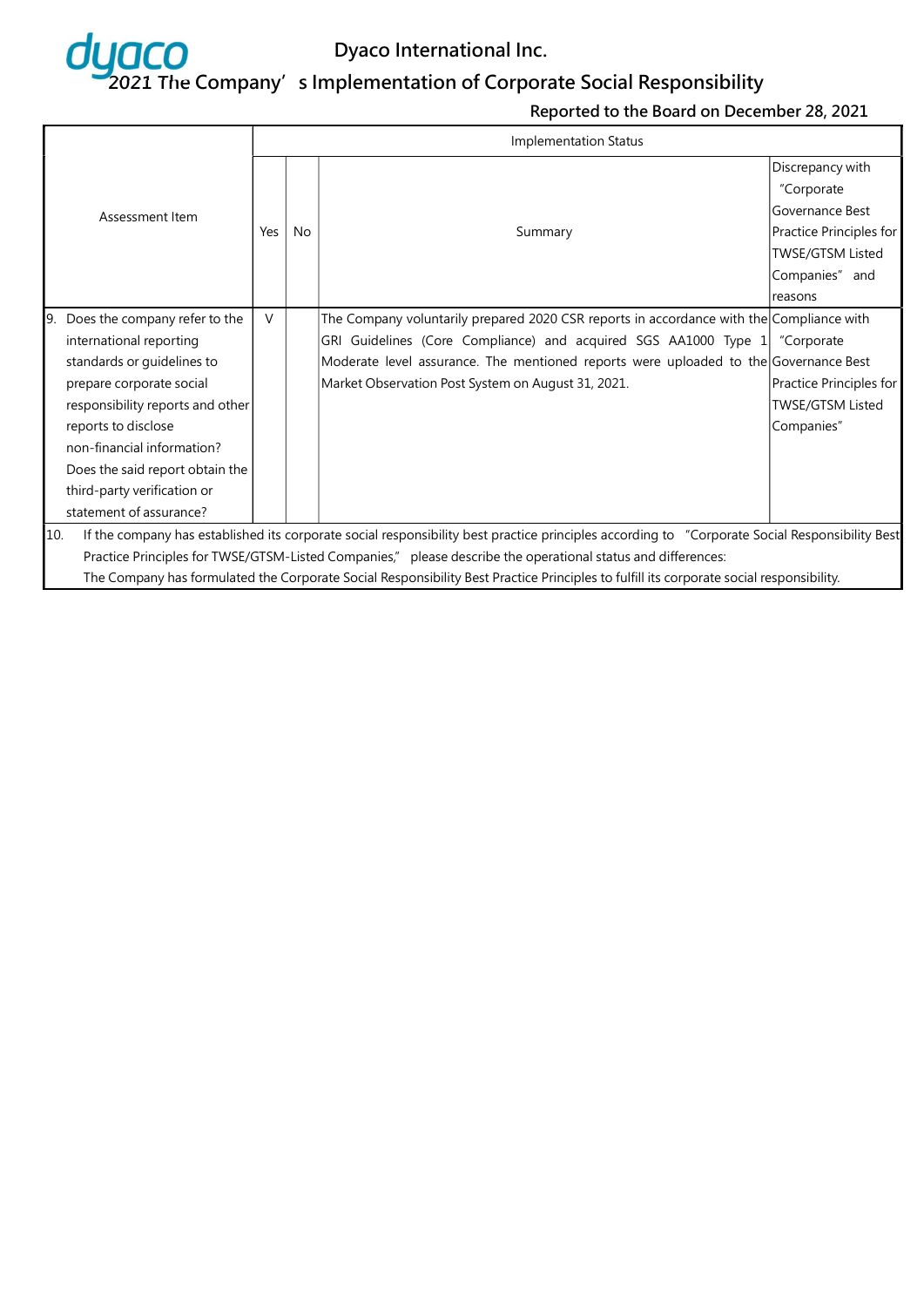

|     |                                                                         |                       |                                                                                               | <b>Implementation Status</b>                                                                   |    |                                                                                                          |                                                                                                                               |  |  |  |  |  |  |
|-----|-------------------------------------------------------------------------|-----------------------|-----------------------------------------------------------------------------------------------|------------------------------------------------------------------------------------------------|----|----------------------------------------------------------------------------------------------------------|-------------------------------------------------------------------------------------------------------------------------------|--|--|--|--|--|--|
|     | Assessment Item                                                         |                       |                                                                                               | Yes                                                                                            | No | Summary                                                                                                  | Discrepancy with<br>"Corporate<br>Governance Best<br>Practice Principles for<br>TWSE/GTSM Listed<br>Companies" and<br>reasons |  |  |  |  |  |  |
| 11. | 2021 CSR concrete results:                                              |                       |                                                                                               |                                                                                                |    | Other important information to facilitate better understanding of the implementation of CSR:             |                                                                                                                               |  |  |  |  |  |  |
|     | Community                                                               | $\blacktriangleright$ |                                                                                               |                                                                                                |    | Donated NT\$100,000 to Andrew Charity Association for food packages.                                     |                                                                                                                               |  |  |  |  |  |  |
|     | involvement,<br>≻                                                       |                       |                                                                                               |                                                                                                |    | Donated NT\$145,160 to Taida Handball Team.                                                              |                                                                                                                               |  |  |  |  |  |  |
|     | social<br>➤<br>contribution,<br>➤<br>social services<br>➤<br>and social |                       |                                                                                               |                                                                                                |    | Donated NT\$100,000 to Taiwan External Trade Development Council for Sharing is Caring project.          |                                                                                                                               |  |  |  |  |  |  |
|     |                                                                         |                       |                                                                                               |                                                                                                |    | Donated NT\$3,000,000 to Chinese Taipei Football Association.                                            |                                                                                                                               |  |  |  |  |  |  |
|     |                                                                         |                       | Donated NT\$1,000,000 to National Taiwan University Hospital for Covid-19 prevention project. |                                                                                                |    |                                                                                                          |                                                                                                                               |  |  |  |  |  |  |
|     | benefits                                                                | ≻                     |                                                                                               |                                                                                                |    | Donated NT\$1,000,000 to NCCU Griffins.                                                                  |                                                                                                                               |  |  |  |  |  |  |
|     |                                                                         | ➤                     |                                                                                               | Donated NT\$200,108 to National Taitung Senior High School for basketball training.            |    |                                                                                                          |                                                                                                                               |  |  |  |  |  |  |
|     |                                                                         | ➤                     |                                                                                               |                                                                                                |    | Donated NT\$117,800 to Dyaco Schoolhouse for reading program and volunteer training.                     |                                                                                                                               |  |  |  |  |  |  |
|     |                                                                         | ➤                     |                                                                                               | Donated 6,000 masks to Changhua County Social Welfare Organization.                            |    |                                                                                                          |                                                                                                                               |  |  |  |  |  |  |
|     |                                                                         | ➤                     |                                                                                               |                                                                                                |    | Sponsored An-con Mental Retardation Training Services R.O.C a treadmill, worth NT\$18,999.               |                                                                                                                               |  |  |  |  |  |  |
|     |                                                                         | ➤                     |                                                                                               | Sponsored Suanglien Foundation for the Visually Impaired exercise courses and equipment, worth |    |                                                                                                          |                                                                                                                               |  |  |  |  |  |  |
|     |                                                                         |                       | NT\$70,000.                                                                                   |                                                                                                |    |                                                                                                          |                                                                                                                               |  |  |  |  |  |  |
|     |                                                                         | ➤                     |                                                                                               |                                                                                                |    | Donated a total of NT\$60,000 to Taoshan Primary School, Hsinchu County, Shihlei Primary School, Hsinchu |                                                                                                                               |  |  |  |  |  |  |
|     |                                                                         |                       |                                                                                               |                                                                                                |    | County, and Xingxing Primary School, Taitung County for Dream project.                                   |                                                                                                                               |  |  |  |  |  |  |
|     |                                                                         | ➤                     |                                                                                               |                                                                                                |    | Sponsored Huashan Social Welfare Foundation equipment, worth NT\$100,000.                                |                                                                                                                               |  |  |  |  |  |  |
|     |                                                                         | ➤                     |                                                                                               |                                                                                                |    | Sponsored Chinese Taipei Orienteering Association equipment, worth NT\$260,000.                          |                                                                                                                               |  |  |  |  |  |  |
|     |                                                                         | ➤                     |                                                                                               |                                                                                                |    | Donated NT\$140,000 to Taiwan Rett Syndrome Association for individual subsidy project.                  |                                                                                                                               |  |  |  |  |  |  |
|     |                                                                         | ➤                     |                                                                                               |                                                                                                |    | Donated NT\$700,000 to College of Public Health, National Taiwan University for scholarship.             |                                                                                                                               |  |  |  |  |  |  |
|     |                                                                         | ➤                     |                                                                                               |                                                                                                |    | Donated NT\$120,000 to Chinese Culture University for underprivileged scholarship.                       |                                                                                                                               |  |  |  |  |  |  |
|     |                                                                         | ➤                     |                                                                                               |                                                                                                |    | Donated NT\$200,000 to Eden Social Welfare Foundation for underprivileged children service project.      |                                                                                                                               |  |  |  |  |  |  |
|     |                                                                         | ➤                     |                                                                                               | Sponsored National Yuanli Senior High School equipment, worth NT\$490,000.                     |    |                                                                                                          |                                                                                                                               |  |  |  |  |  |  |
|     |                                                                         | ➤                     |                                                                                               | Sponsored Changhua County Changhua Arts Senior High School equipment, worth NT\$390,000.       |    |                                                                                                          |                                                                                                                               |  |  |  |  |  |  |